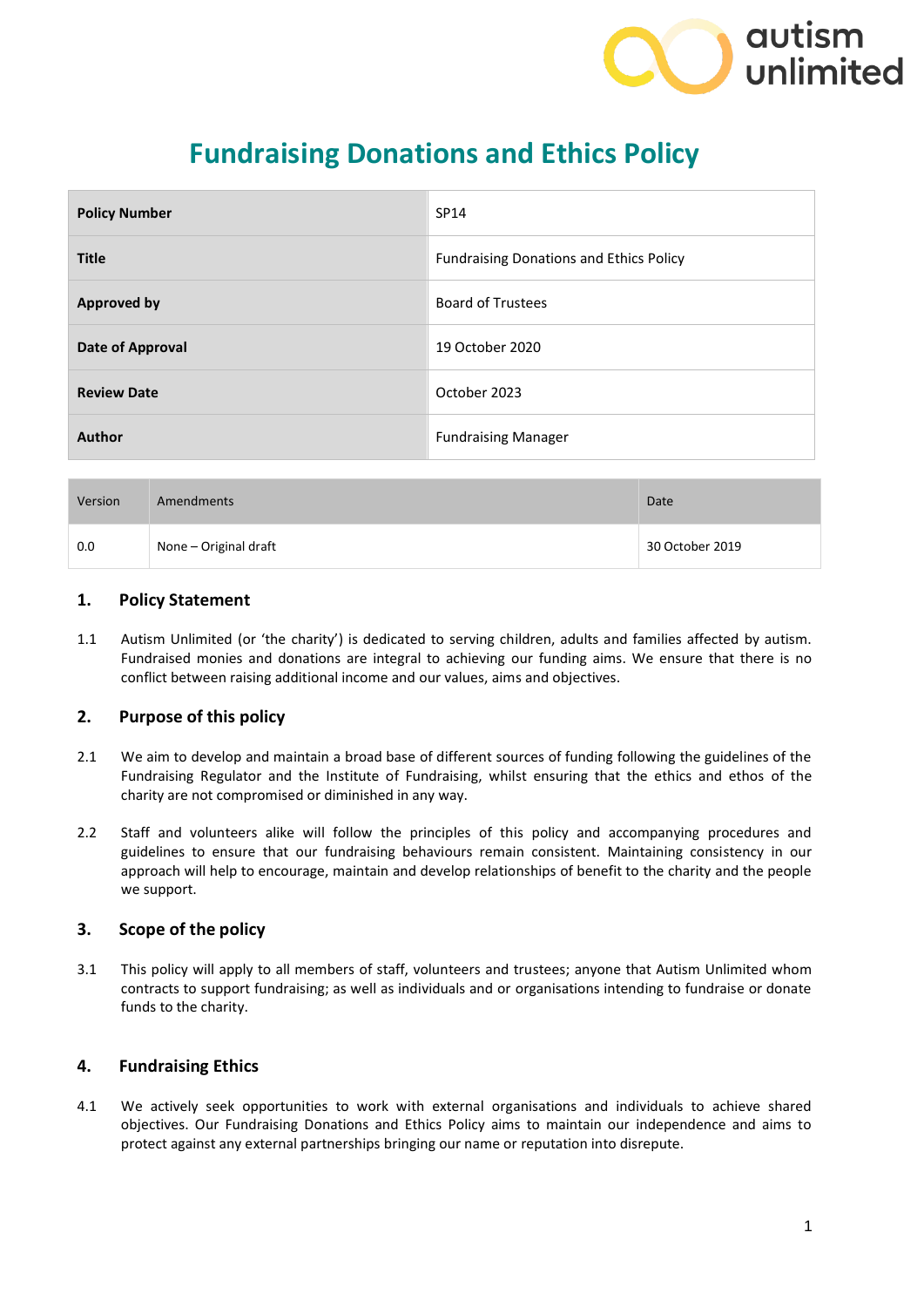

- 4.2 We therefore accept financial support from and work in partnership with companies and individuals subject to the following conditions:
	- Strong grounds exist for believing that the partnership will result in a benefit to the charity and its service users.
	- The Fundraising Committee, CEO and Trustees are satisfied that adequate steps have been taken to ensure that there is low risk of adverse publicity in result from such support.
	- There is no attempt on the part of any company or individual to influence charity policy or actions explicitly or implicitly.
	- Initiatives do not compromise the independent status of the charity.
	- No individual or group of service users is exploited either directly or indirectly by the fundraising activity.

#### **5. Marketing; affinity marketing and product/service endorsements**

- 5.1 Autism Unlimited does not endorse or approve products or services of any company unless this is part of a defined "autism Friendly" initiative. A statement to this effect will be included alongside any branding or promotion associated with products and even where an opinion of Autism Unlimited endorsement has been assumed (either accurately or inaccurately) the sponsorship and/or support received from the organisation/individual can be freely terminated by the charity without notice.
- 5.2 We will not promote any products or services knowingly linked with anything irrelevant to or in opposition of our ethics.
- 5.3 Autism Unlimited will do everything it its power to protect data belonging to our stakeholders, fundraising partners and donors adhering to General Data Protection Regulations and the Code of Fundraising Practice. Access to our database, client information or beneficiaries will not be shared under any circumstances.

#### **6. Avoidance Criteria**

- 6.1 Autism Unlimited may decline, to accept financial support or enter into partnerships with companies involved with but not limited to the following:-
	- Sale or production of pornographic materials.
	- Sale or production of goods that could be interpreted to be in conflict with the image of the charity.
	- An individual and/or organisation whose reputation has been brought into disrepute via the public domain or media.
	- A politically, racially or religiously motivated individual and/or organisation whose ethics clearly oppose those of the charity.

## **7. Acceptance Criteria**

- 7.1 When deciding to accept any particular donation, the Fundraising Manager, CEO and Trustees have a duty to be prepared to demonstrate to the Charity Commission that they have acted in the best interests of the charity. Further, the Board will ensure that any association with a particular donor does not compromise Autism Unlimited ethical position, harm its reputation or put future funding at risk.
- 7.2 The charity complies with all relevant legislation and with applicable provisions including but not limited to; the EU General Data Protection Regulation 2016/679, the Proceeds of Crime Act 2002, Terrorism Act 2000, Bribery Act 2010 and Money Laundering Regulations 2007 and all amending legislation.
- 7.3 Examples of donations where we would therefore decline are list below where: but are not limited to donations:
	- Was known to be associated with criminal sources.